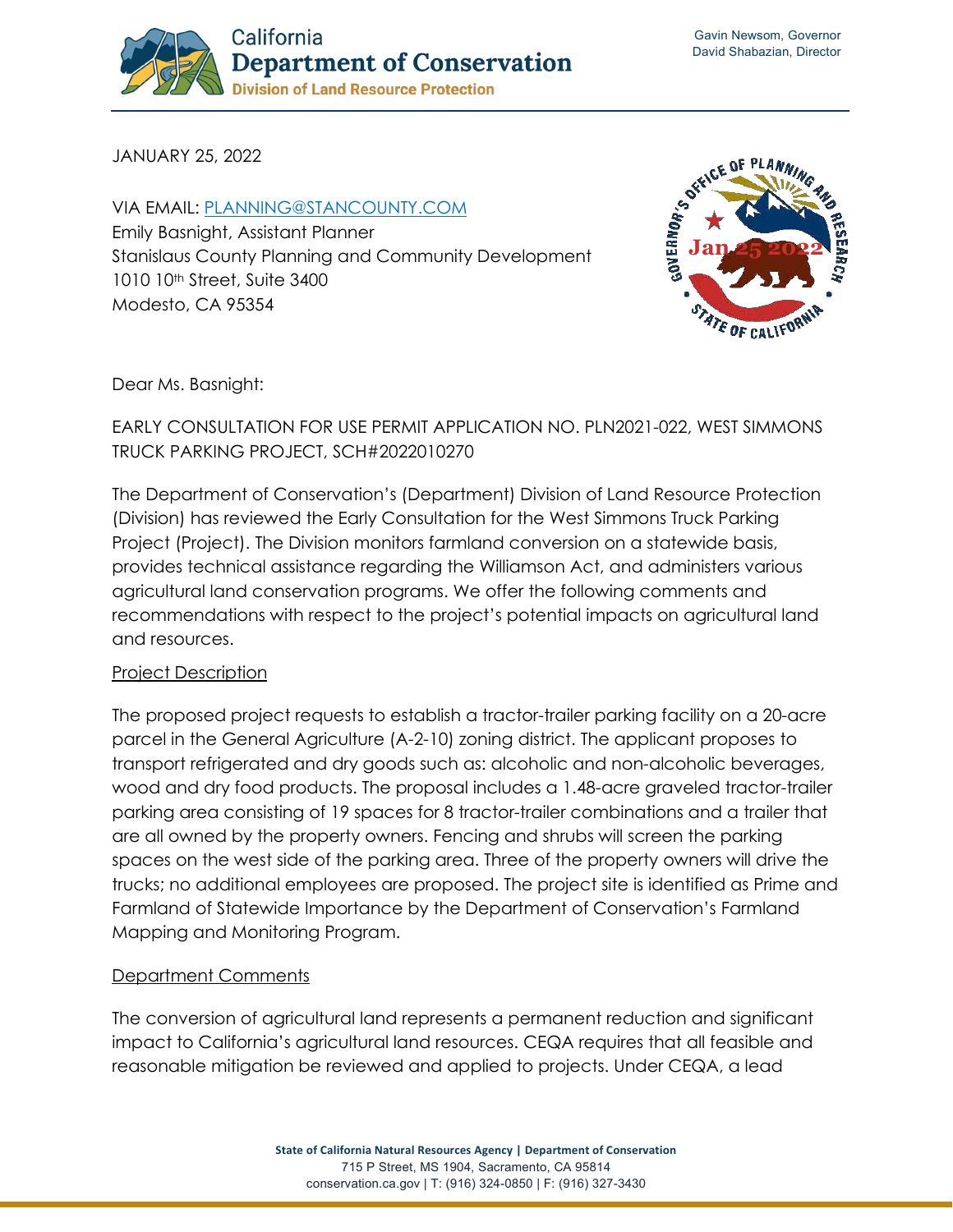agency should not approve a project if there are feasible alternatives or feasible mitigation measures available that would lessen the significant effects of the project.

All mitigation measures that are potentially feasible should be included in the project's environmental review. A measure brought to the attention of the lead agency should not be left out unless it is infeasible based on its elements.

Consistent with CEQA Guidelines, the Department recommends the County consider agricultural conservation easements, among other measures, as potential mitigation. (See Cal. Code Regs., tit. 14, § 15370 [mitigation includes "compensating for the impact by replacing or providing substitute resources or environments, including through permanent protection of such resources in the form of conservation easements."])

Mitigation through agricultural easements can take at least two forms: the outright purchase of easements or the donation of mitigation fees to a local, regional, or statewide organization or agency whose purpose includes the acquisition and stewardship of agricultural easements. The conversion of agricultural land should be deemed an impact of at least regional significance. Hence, the search for replacement lands should not be limited strictly to lands within the project's surrounding area.

A helpful source for regional and statewide agricultural mitigation banks is the California Council of Land Trusts. They provide helpful insight into farmland mitigation policies and implementation strategies, including a guidebook with model policies and a model local ordinance. The guidebook can be found at:

### <https://www.calandtrusts.org/resources/conserving-californias-harvest/>

Of course, the use of conservation easements is only one form of mitigation that should be considered. Any other feasible mitigation measures should also be considered. Indeed, the recent judicial opinion in King and Gardiner Farms, LLC v. County of Kern (2020) 45 Cal.App.5th 814 ("KG Farms") holds that agricultural conservation easements on a 1 to 1 ratio are not alone sufficient to adequately mitigate a project's conversion of agricultural land. KG Farms does not stand for the proposition that agricultural conservation easements are irrelevant as mitigation. Rather, the holding suggests that to the extent they are considered, they may need to be applied at a greater than 1 to 1 ratio, or combined with other forms of mitigation (such as restoration of some land not currently used as farmland).

## **Conclusion**

The Department recommends further discussion of the following issues:

• Type, amount, and location of farmland conversion resulting directly and indirectly from implementation of the proposed project.